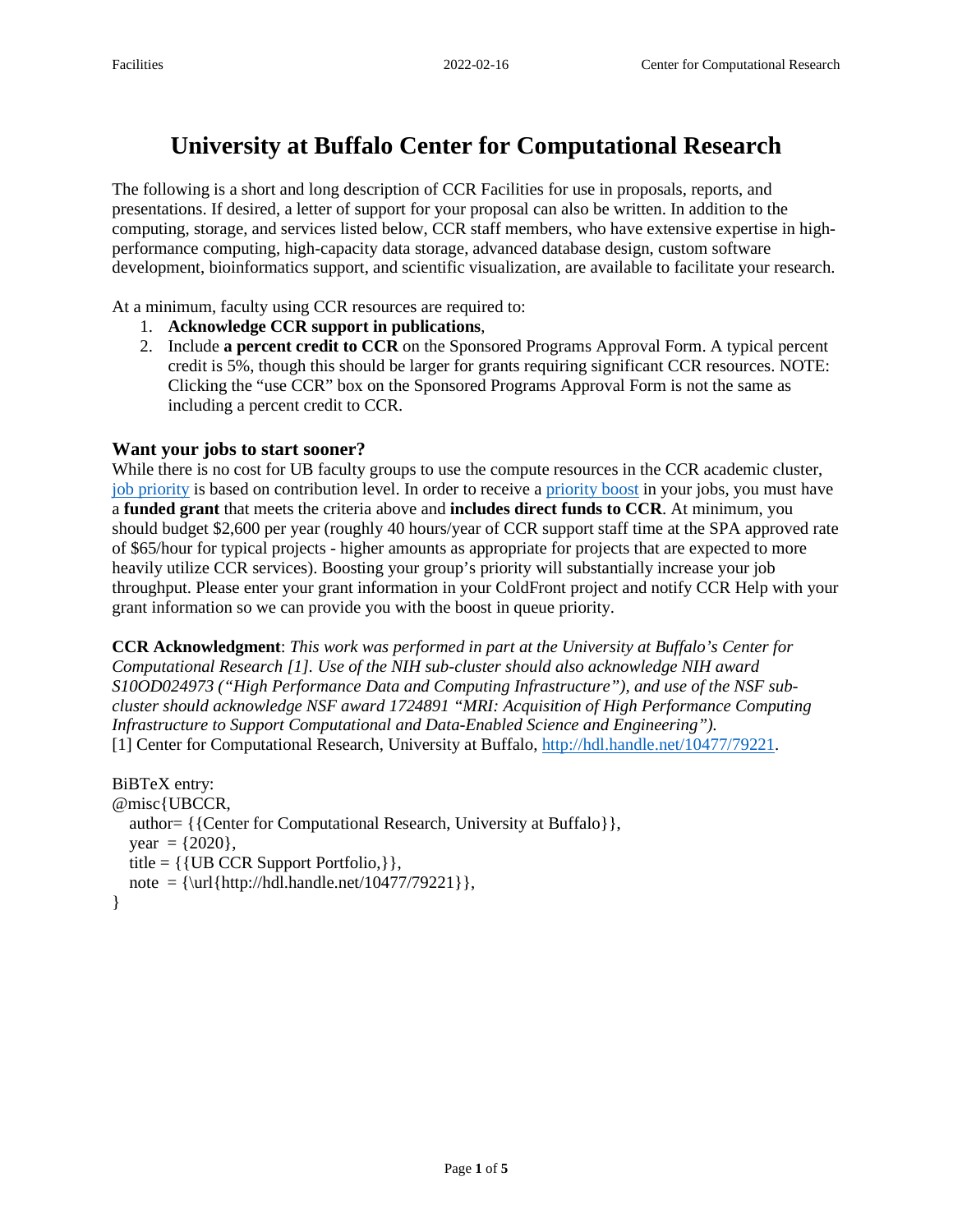# **SHORT DESCRIPTION:**

The [Center for Computational Research,](https://www.buffalo.edu/ccr.html) a leading academic supercomputing facility, maintains a highperformance computing environment, on-premise research cloud environment, remote visualization capabilities, and support staff with expertise in computing, visualization, and networking. The Center's extensive computing facilities, which are housed in a state-of-the-art 4000 sq ft machine room, include a generally accessible (to all UB researchers) Linux cluster with more than 30000 processor cores and highperformance Infiniband/Omni-Path networks, a subset of which contain NVidia Tesla V100 graphics processing units (GPUs). Industrial partners of the University have access to a cluster with more than 5500 processor cores and high-performance networking and storage. The Center maintains a 1.1PB Panasas parallel scratch storage solution plus a 2PB VAST all-flash shared network attached filesystem. Remote visualization capabilities are provided through five graphics-enabled GPU servers accessible through CCR's OnDemand web portal. A leading academic supercomputing facility, CCR has more than 2 PFlop/s of peak performance compute capacity. CCR additionally hosts a number of clusters and specialized storage devices for various departments, projects, and collaborations. Researchers interested in hosting services should contact CCR staff.

In addition to its computing and visualization resources, CCR has a support staff consisting of computational scientists, programmers, and system administrators with expertise in all areas of computing, including scientific and parallel computing, (big) data analytics, custom software development, database engineering, and scientific visualization.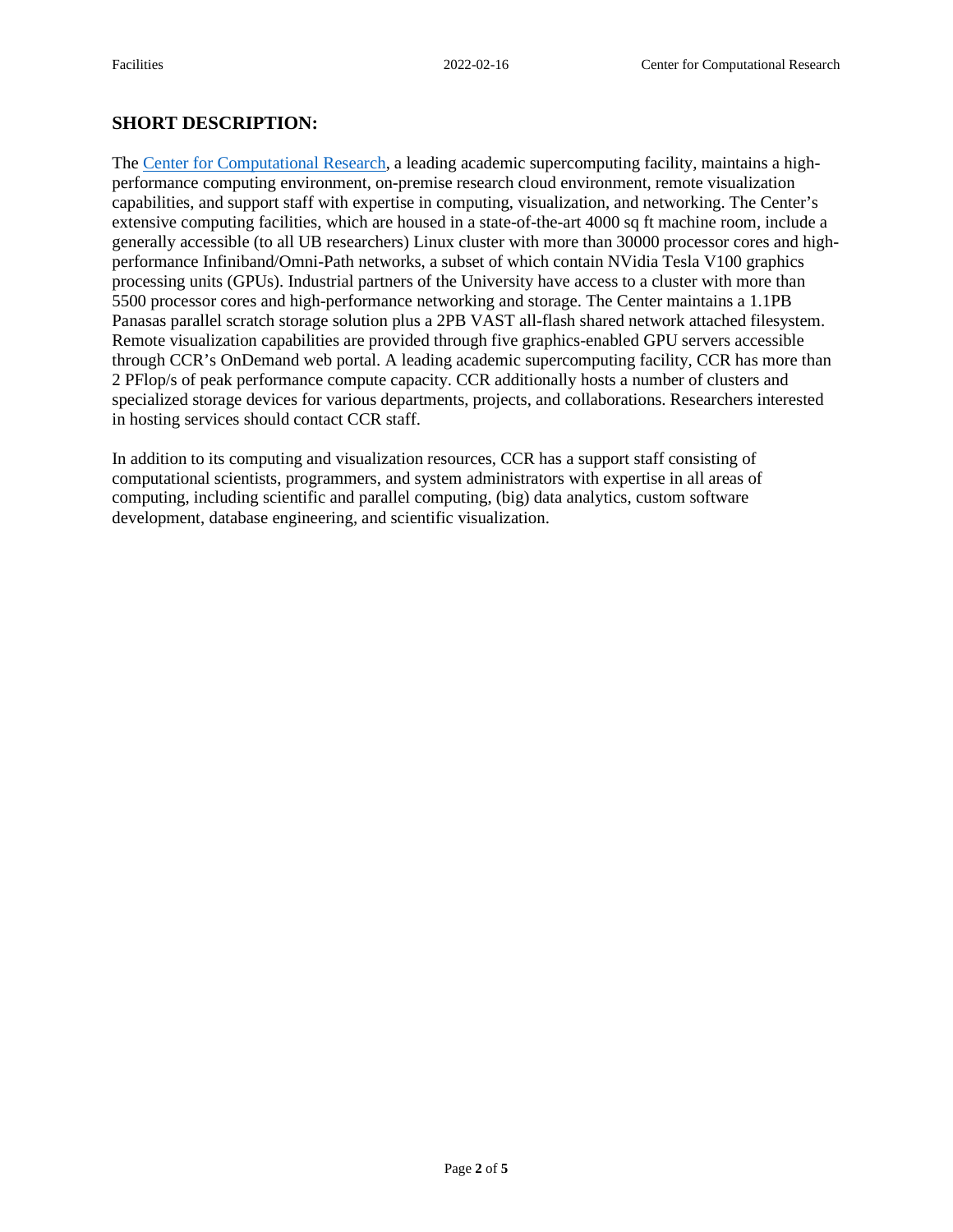# **MORE DETAILED DESCRIPTION:**

CCR's resources include the following:

*x86\_64 Linux Cluster*: CCR's general purpose (and general access, see below for the faculty/project specific cluster) x86\_64 Linux cluster consists of a mix of sub-clusters of varied capabilities:

# **Compute Nodes:**

- 24 Dell C6420 quad-server chassis, each with 4 servers (96 total) containing two "Cascade Lake" Xeon Gold 6230 2.1GHz processors, 192GB memory, and Mellanox Infiniband (IB) interconnect,
- 86 Dell R440 servers with two "Skylake" Xeon Gold 6130 2.1GHz processors, 192GB of memory, Intel Omni-Path interconnect (OPA),
- 372 Dell C6100 servers, each with two Intel "Westmere" Xeon 2.40GHz (E5645) processors, 48GB of memory, QDR Infiniband,
- 128 Dell C6100 servers containing two Intel "Westmere" Xeon 2.13GHz (L5630) processors and 24GB of memory, QDR Infiniband,
- 34 Dell R620 servers each with two Intel "Sandy Bridge" 2.26GHz Xeon (E5-2660) processors, QDR Infiniband,

### **A GPU enabled sub-cluster:**

• 8 Dell R740 servers with two "Cascade Lake" Xeon Gold 6230 2.1GHz processors, 192GB memory, and Mellanox IB interconnect, and 16 Dell R740 servers with two Intel "Skylake" Xeon Gold 6130 2.1GHz sixteen core processors, 192GB of memory, and Intel OPA. All 24 servers are each outfitted with two NVidia "Volta" V100 graphics processing units (GPUs).

## **A "large memory" sub-cluster:**

• 6 Dell C6420 server chasses (4 servers/chassis), each with two Intel "Cascade Lake" Xeon 6230 2.1GHz processors (40 cores/server total), 768GB memory, 16 Dell R640 servers with two Intel "Skylake" Xeon Gold 6130 2.1GHz processors (32-cores total), 768GB memory, and Omni-Path interconnect. Older nodes in this pool include a single server (Dell R910) with four Intel "Beckton" Xeon 2.0GHz (X7550) eight-core processors has 256GB of main memory. Additional nodes are available with 32-cores each and either 256GB (8 with Intel "Westmere" Xeon (E7-4830) processors, 8 with AMD "Magny-Cours" Opteron (6132HE) 2.2GHz processors) or 512GB of memory (2 with Intel "Westmere" Xeon (E7-4830) processors).

*Core Network*: In addition to the high-performance low-latency Infiniband/Omni-Path networks, all of CCR's clusters are interconnected with a 10/40 gigabit Ethernet (10gigE/40gigE) core network from Arista (6508 switch), with each server connected to either 10gigE of 1gigE gigabit Ethernet leaf switches, uplinked by dual 10gigE or 40gigE links to the core. All nodes have local disk (typically 8:1 volume ratio compared to local memory), with the newest nodes utilizing higher performance solid state drives (SSDs). The peak performance of this general access cluster overall is approximately 1 PFlop/s.

*Industrial Users/Economic Outreach Cluster*: This cluster consists of 99 Dell PowerEdge servers connected with an HDR InfiniBand interconnect. The majority of the nodes consist of 2 Intel "Ice Lake" Xeon Gold 6330 2.0GHz 28-core processors (total of 5,544 cores), 512GB of memory and 960GB of local scratch. Sixteen of the nodes are large memory nodes with 1TB of RAM and 16 of the nodes contain dual NVIDIA A100 GPUs. This cluster is primarily for industrial partners and the idle CPU cycles are made available to CCR users with the understanding that their jobs will be preempted if an industrial user job is submitted. The peak performance of this cluster overall is approximately 665 TFlop/s.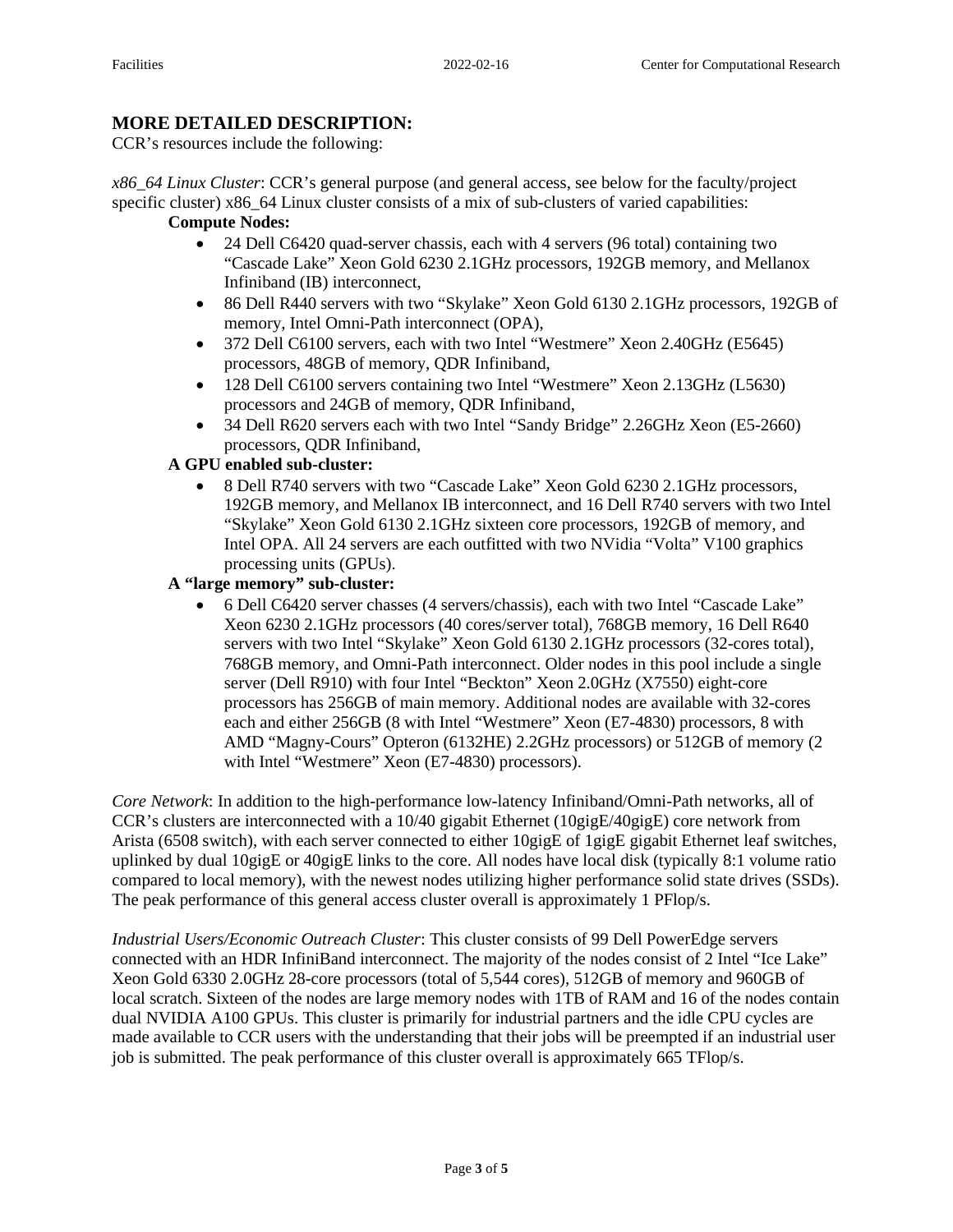*Faculty/Departmental Cluster*: CCR hosts a private cluster for researchers in various departments. The faculty/departmental cluster is maintained similarly to the general production systems with a common operating environment. Access to these resources is generally reserved to the faculty/department that procured them, but also includes a pre-emptible scavenger partition/queue that allows the general research community to leverage them when underutilized by the faculty/department. Currently this cluster includes nearly 500 nodes (over 18,000 cores) of various configurations (some including GPUs) across more than 50 faculty in various departments. This cluster is also integrated within the core CCR 10gigE Ethernet network and storage systems. Frequently such systems are used for specialized instruction in HPC topics, or for more general disciplinary use (e.g., a small cluster is routinely used for chemistry instruction on a shared enterprise WebMO service).

*Panasas High Performance storage solution*: The Panasas storage consists of two ASD-100 director modules containing a total of 6 directors and five ASU-100 disk modules with 1.4PB raw, 1.1PB usable space. This is CCR's high performance parallel file system. With 8 x 40Gbit connections to the Arista core switch the storage provides 19GB/sec write and 13GB/sec read I/O performance. Designed for high performance and concurrent access, CCR's Panasas storage is primarily intended for generation and analyses of large quantities of short-lived data (scratch usage).

*Vast Data Storage*: The Vast Data storage system consists of over 2PB of usable flash storage, connected to the CCR core network via twelve 40GigE links to our core Arista switch. This storage system serves as the high reliability core storage for home and projects usage. The storage is designed to tolerate simultaneous failures, helping assure the 24x7x365 availability of the Center's primary storage. The storage provides up to 10GB/sec write and 36GB/sec read performance.

*Remote Visualization Capabilities*: CCR provides five graphics-enabled GPU servers for users that require use of an OpenGL application GUI. These servers are housed within the UB-HPC (academic) cluster but are dedicated for remote visualization use. Users access these servers through the Open OnDemand web portal which provides access to a visualization session for up to 24 hours. The servers supporting the remote visualization services vary in configuration, but all include two-four NVIDIA Quadro P4000 or K4200 GPUs per server and at least 256GB of memory. These servers will be upgraded in 2022.

*Staff*: CCR maintains a support staff of 10, including 2 Ph.D. level computational scientists, 6 systems analysts/administrators, an economic outreach engagement specialist, and 1 administrative support staff. Currently an additional 10 research staff (including 4 Ph.D. level computational scientists) with additional expertise in software engineering, statistics, and computational biology are also available for engaging with sponsored research projects.

*Research cloud*: CCR's Lake Effect cloud is a subscription-based Infrastructure-as-a-Service (IAAS) onpremise private cloud that provides research users with root-level, on-demand access to virtual servers and storage. Backed by OpenStack software version 23 (Wallaby) and Ceph version 16 (Pacific), Lake Effect is compatible with Amazon AWS EC2. It includes a variety of instance sizes (flavors), of which a 32 core with 128 GB of RAM is currently the largest. Lake Effect is currently provisioned with 1248 available vCPU cores, 21 hypervisors, 7TB of local RAM, and 900 TB of dedicated Ceph storage. Two servers include 8x Nvidia V100 32GPUs and one includes two Nvidia T4 GPUs. Funds collected for the use of this service are used to purchase additional hardware so the CCR cloud is always growing.

*External Network*: In addition to high-end computing, the on-premise cloud environment and remote visualization resources, high-speed network connectivity is provided to the university's networks and beyond. The University at Buffalo provides fiber-optic backbone networking between its three campuses. CCR's data center has a 100Gb connection to UB's 100Gb core, with internal racks connected at